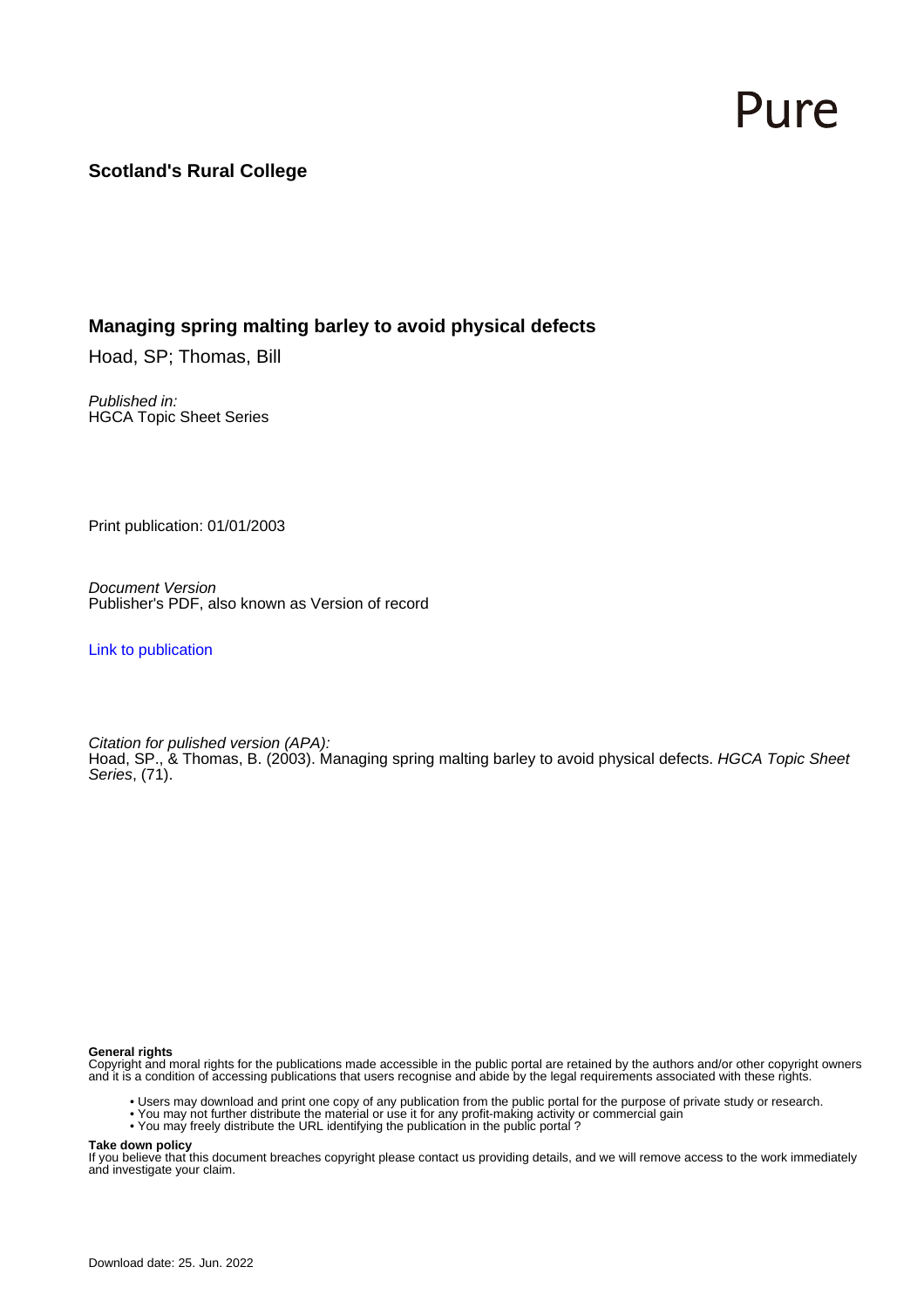



## **Action:**

- **Evaluate the risk of splitting, gape and skinning in your own area by noting if problems have occurred in past years.**
- **Choose a variety suited to your intended market, which shows some degree of resistance to the defects most prevalent in your area.**
- **Avoid using excessive nitrogen.**
- **Correct nutrient and trace element deficiencies.**
- **Consider applying fungicides earlier than ideal for disease control to reduce the risks of splitting and skinning.**
- **Consider combine adjustments to reduce skinning and mechanical damage.**

## **Topic Sheet No. 71**

**Summer 2003**

# **Managing spring malting barley to avoid physical defects**

### **Recognising the problems**

Grain with a minimum of physical defects is required to produce a uniform malt of acceptable quality. Three defects put malting quality and premiums at risk: splitting, gape and skinning.These occur to different extents depending on variety choice, weather patterns during grain filling and, to a lesser extent, agronomic treatments.

**Splitting** is a crack through the outer grain tissues. Excessive grain filling or mechanical weakness - often along the ventral crease, but also at the side and back of grains - exposes the starchy endosperm.

**Gape** is a gap between the two husk tissues caused by poor husk development and/or excessive expansion.The endosperm remains intact.

**Skinning** is a loss of grip between the husk and the tissue overlying the endosperm. Causes include developmental factors, weather conditions and rough handling during combining or postharvest.

Splitting and skinning reduce malt production efficiency by adversely affecting germination and starch modification. Defective grains may be attacked by micro-organisms and affect brewery filtration. Splitting in the field causes preharvest conversion of starch to



sugar, reducing potential malt extract levels and spirit yield.

The industry has a low tolerance for splitting. Gape and skinning are tolerated at higher levels as long as there is no sign of mould in underlying tissues.

*If you are unsure about any of the suggested actions, or want them interpreted for your local conditions, consult a professional agronomist.*